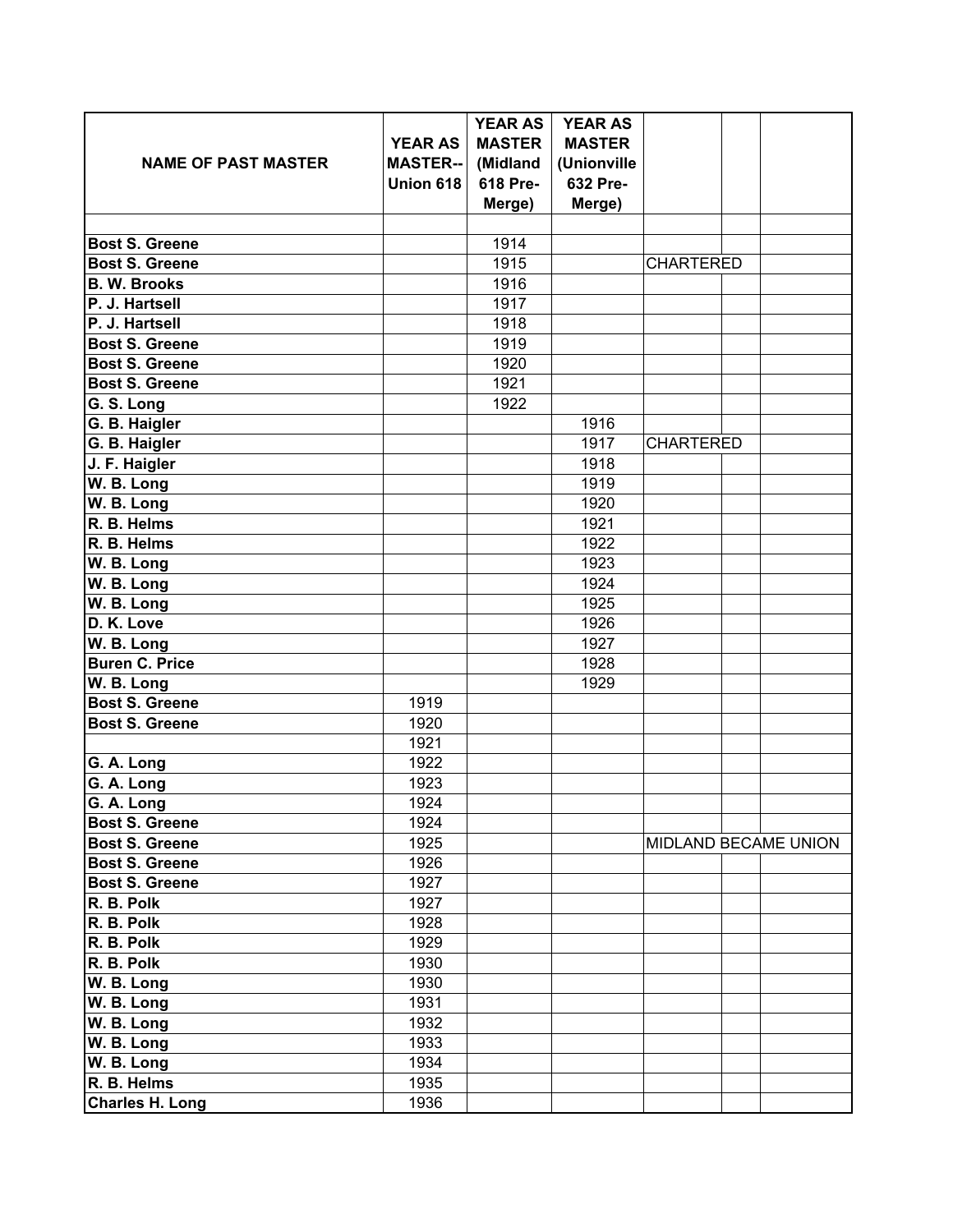| G. B. Haigler                  | 1937 |                   |                          |  |  |  |
|--------------------------------|------|-------------------|--------------------------|--|--|--|
| <b>Charles H. Long</b>         | 1938 |                   |                          |  |  |  |
| <b>William Onis Green</b>      | 1939 |                   |                          |  |  |  |
| G. B. Haigler                  | 1940 |                   |                          |  |  |  |
| <b>Hal Polk</b>                | 1941 |                   |                          |  |  |  |
| <b>Hal Polk</b>                | 1942 |                   |                          |  |  |  |
| <b>Ben Wright Garmon</b>       | 1943 |                   |                          |  |  |  |
| <b>Charles Lee Polk</b>        | 1944 |                   |                          |  |  |  |
| <b>Charles Lee Polk</b>        | 1945 |                   |                          |  |  |  |
| <b>Charles Lee Polk</b>        | 1946 |                   |                          |  |  |  |
| <b>Charles H. Long</b>         | 1947 |                   |                          |  |  |  |
| <b>Charles Lee Polk</b>        | 1948 |                   |                          |  |  |  |
| <b>Claude L. Presson</b>       | 1949 |                   |                          |  |  |  |
| F. D. Helms                    | 1950 |                   |                          |  |  |  |
| Ralph B. Polk                  | 1951 |                   |                          |  |  |  |
| <b>Vasker R. Mullis</b>        | 1952 |                   |                          |  |  |  |
| George R. Ferguson             | 1953 |                   |                          |  |  |  |
| <b>Cletus Carriker</b>         | 1954 |                   |                          |  |  |  |
| <b>Perry Heriot Ferguson</b>   | 1955 |                   |                          |  |  |  |
| Joe E. Jenkins                 | 1956 |                   |                          |  |  |  |
| <b>William Robert Furr</b>     | 1957 |                   |                          |  |  |  |
| <b>Vasker R. Mullis</b>        | 1958 |                   |                          |  |  |  |
| <b>Avin Turner Shinn</b>       | 1959 |                   |                          |  |  |  |
| J. B. Jordan                   | 1960 |                   |                          |  |  |  |
| <b>Evans Long Caudle</b>       | 1961 | $\overline{\ast}$ |                          |  |  |  |
| <b>Avin Turner Shinn</b>       | 1962 |                   |                          |  |  |  |
| <b>Cletus Carriker</b>         | 1963 |                   |                          |  |  |  |
| Ephriam C. Shinn               | 1964 |                   |                          |  |  |  |
| <b>Buford Smith</b>            | 1965 |                   |                          |  |  |  |
| <b>Joel Jethro Drake</b>       | 1966 |                   |                          |  |  |  |
| <b>Thomas Blane Hathcock</b>   | 1967 |                   |                          |  |  |  |
| <b>George Edwin Long</b>       | 1968 |                   |                          |  |  |  |
| <b>Judson Chaffin Britt</b>    | 1969 |                   |                          |  |  |  |
| <b>Boyce Cleveland Tarlton</b> | 1970 |                   |                          |  |  |  |
| <b>Marvin Stegall</b>          | 1971 |                   |                          |  |  |  |
| <b>Jimmie Barbee</b>           | 1972 |                   |                          |  |  |  |
| <b>Charles Ray Knight</b>      | 1973 |                   |                          |  |  |  |
| <b>Autrey Eugene Hinson</b>    | 1974 |                   |                          |  |  |  |
| <b>Wriston H. Green</b>        | 1975 |                   |                          |  |  |  |
| <b>Charles Clayton Greene</b>  | 1976 |                   |                          |  |  |  |
| <b>Joseph Gary Cuthbertson</b> | 1977 |                   |                          |  |  |  |
| <b>Harris Alonzo Clontz</b>    | 1978 |                   |                          |  |  |  |
| <b>Davis Henry Eudy</b>        | 1979 |                   |                          |  |  |  |
| James Thomas(JT) Nance, Jr.    | 1980 |                   |                          |  |  |  |
| R. L. Teeter                   | 1981 |                   |                          |  |  |  |
| <b>Heath Bronson Morgan</b>    | 1982 |                   | Thomas Blane Hathcock(?) |  |  |  |
| <b>Heriot Lance Mullis</b>     | 1983 |                   |                          |  |  |  |
| William Oscar Black, Jr.       | 1984 |                   |                          |  |  |  |
| <b>Stephen Allen White</b>     | 1985 |                   |                          |  |  |  |
| Joel Jethro Drake              | 1986 |                   |                          |  |  |  |